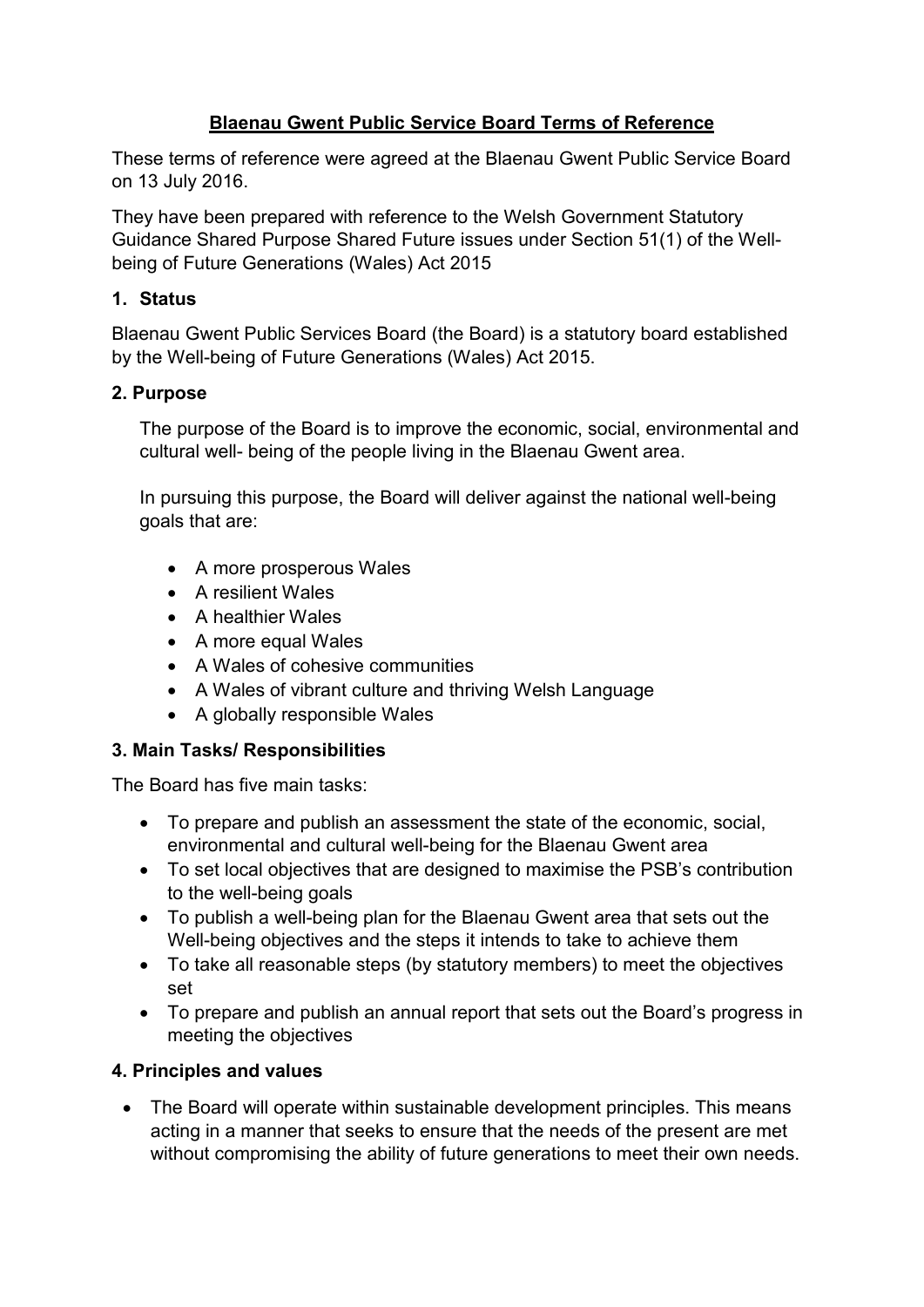This means that decision making by the board will need to take into account five key things:

- **Long term**: The importance of balancing short-term needs with the need to safeguard the ability to also meet long- term needs.
- **Prevention:** How acting to prevent problems occurring or getting worse may help, public bodies meet their objectives.
- **Integration:** Considering how the public body's well-being objectives may impact upon each of the well-being goals, on their other objectives, or on the objectives of other public bodies.
- **Collaboration:** Acting in collaboration with any other person (or different parts of the body itself) that could help the body to meet its well-being objectives.
- **Involvement:** The importance of involving people with an interest in achieving the well-being goals, and ensuring that those people reflect the diversity of the Blaenau Gwent area.

In addition, the Board will strive to work in accordance with:

- The United Nations Convention on the Rights of the Child
- The National Principles for Public Engagement in Wales
- The National Standards for Children and Young People's Participation
- Welsh Language (Wales) Measure 2010
- Biodiversity (The Natural Environment and Rural Communities Act 2006)
- Equality Act 2010
- Public Sector Equality Duty
- Crime and Disorder Act 1998
- Crime and Disorder (Formulation and Implementation of Strategy) (Wales) Regulations 2007
- Substance Misuse ( Formulation and Implementation of Strategy) (Wales) Regulations 2007
- Violence against Women, Domestic Abuse and Sexual Violence(Wales) Act 2015

The Board and its members will in fulfilling their duties do so in accordance with the Nolan Principles and Standards of Public Life demonstrating at all times behaviours of:

- Selflessness
- Integrity
- Objectivity
- Accountability
- Openness
- Honesty
- Leadership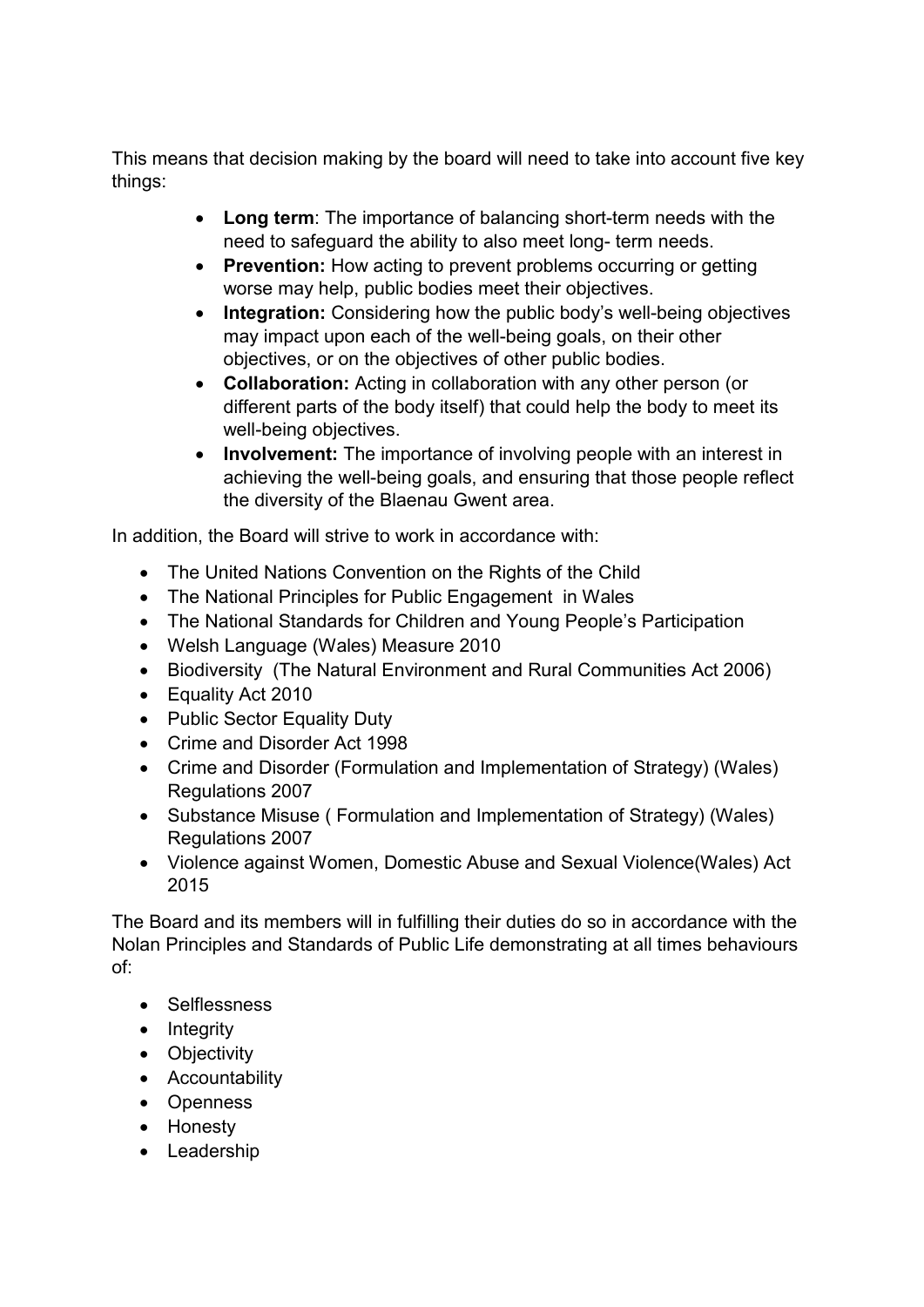## **5. Membership**

#### Statutory Members

The four statutory members of each board are listed in section 29 of the Act. They are:

- Blaenau Gwent Council (Leader and Lead Director / Head of Paid Service designated under section 4 of the Local Government and Housing Act 1989(c.42).
- Aneurin Bevan University Health Board (Chair and Chief Officer )
- South Wales Fire and Rescue Service (Chair, the Chief Officer or both)
- Natural Resources Wales ( Chief Executive)

Representatives of all the statutory members must be in attendance at a meeting of a public services board. Statutory members are collectively responsible for fulfilling the board's statutory duties. This means unanimous agreement of the statutory members is needed in relation to fulfilling these duties (e.g. to publish assessments of local well-being, local well-being plans and annual progress reports).

However, statutory members will not and cannot work in isolation. Other bodies and organisations in the area have a significant contribution to make. Individuals may be designated to represent any of the above named persons. The Council Leader may only designate another member of the Council's executive to represent him or her.

Any designated representatives must have the authority to make decisions on behalf of their organisation. Members of the Board are asked to embed this element into their own governance arrangements.

#### **6. Participation and Roles**

#### Invited participants

The Public Service Board must invite specified statutory invitees to participate in the board's activity. These invitees are not required to accept the invitation. If they accept the invitation, they do not become statutory members of the board but become "invited participants". However, there is nothing preventing these bodies participating fully in the activities of the board.

In accordance with the statutory guidance at its first meeting, the board invited the following to participate in the activity of the board:

- The Welsh Ministers
- The Gwent Police and Crime Commissioner
- The Chief Constable of Gwent Police
- Gwent Association of Voluntary Organisations (GAVO)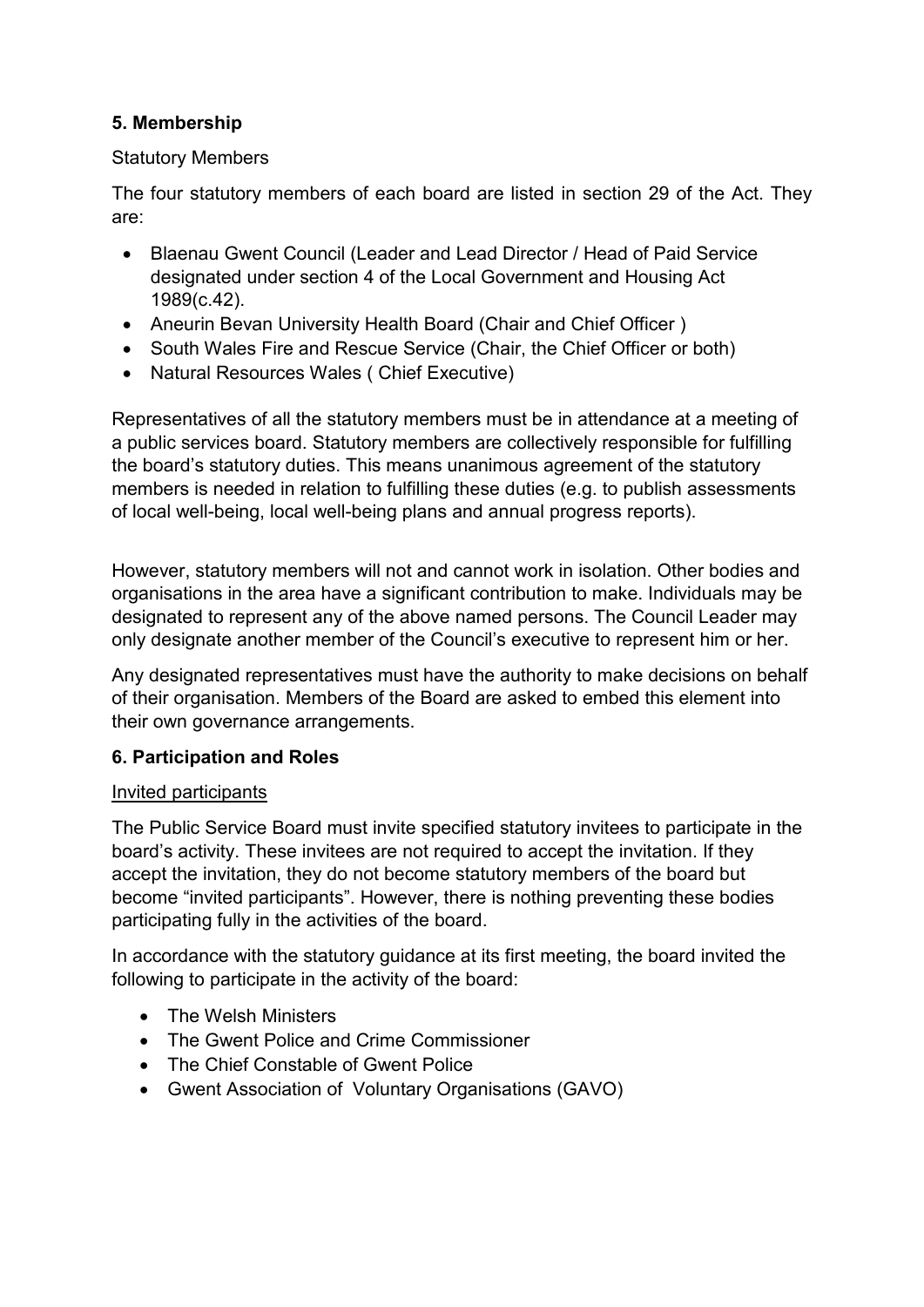Subsequently the following groups were invited:

- Coleg Gwent
- Tai Calon
- Public Health Wales
- National Probation Wales
- Community Rehabilitation Company Wales

Whilst the above invitees were not required to to accept their invitation, they have done so. In accepting the invitation, they do not become statutory members of the board but become "invited participants".

Invited participants , having accepted an invitation , will work jointly with the board on anything the board does under its well-being duty, including assessing the state of well being in its area, setting objectives to maximise its contribution to the achievements of the goals and taking reasonable steps to meet those objectives.

This means they will be entitled to make representations to the board about the assessments of local well-being and the local well-being plan, take part in its meetings and provide advice and guidance.

However it need to be noted that a local well-being plan can only include objectives which are to be met by steps taken by an invited participant (or other partner) if the board has obtained the agreement of that invited participant (or other partner)

#### Involving other partners

Public service boards are required to invite other persons or organisation to participate, and can invite others as they consider appropriate provided they exercise functions of a public nature. Whether or not a body exercises functions of a public nature is an issue on which the board may need to seek legal advice but the factors to be taken into account include, in particular, the extent to which the function it is undertaking is publically funded, is exercising statutory powers, is taking the place of central government or local authorities or is providing a public service.

The Board will engage with other key partners in the Blaenau Gwent area who exercise functions of a public nature and who; have a material interest in the wellbeing of the area; deliver important public services and are involved in the preparation , implementation and delivery of the work of the Board.

These partners will include but are not, limited to:

- Community and Town Councils
- Public Health Wales
- NHS Trust
- Community Health Councils
- National Park Authorities
- HEFCW
- Arts Council of Wales
- Sports Council of Wales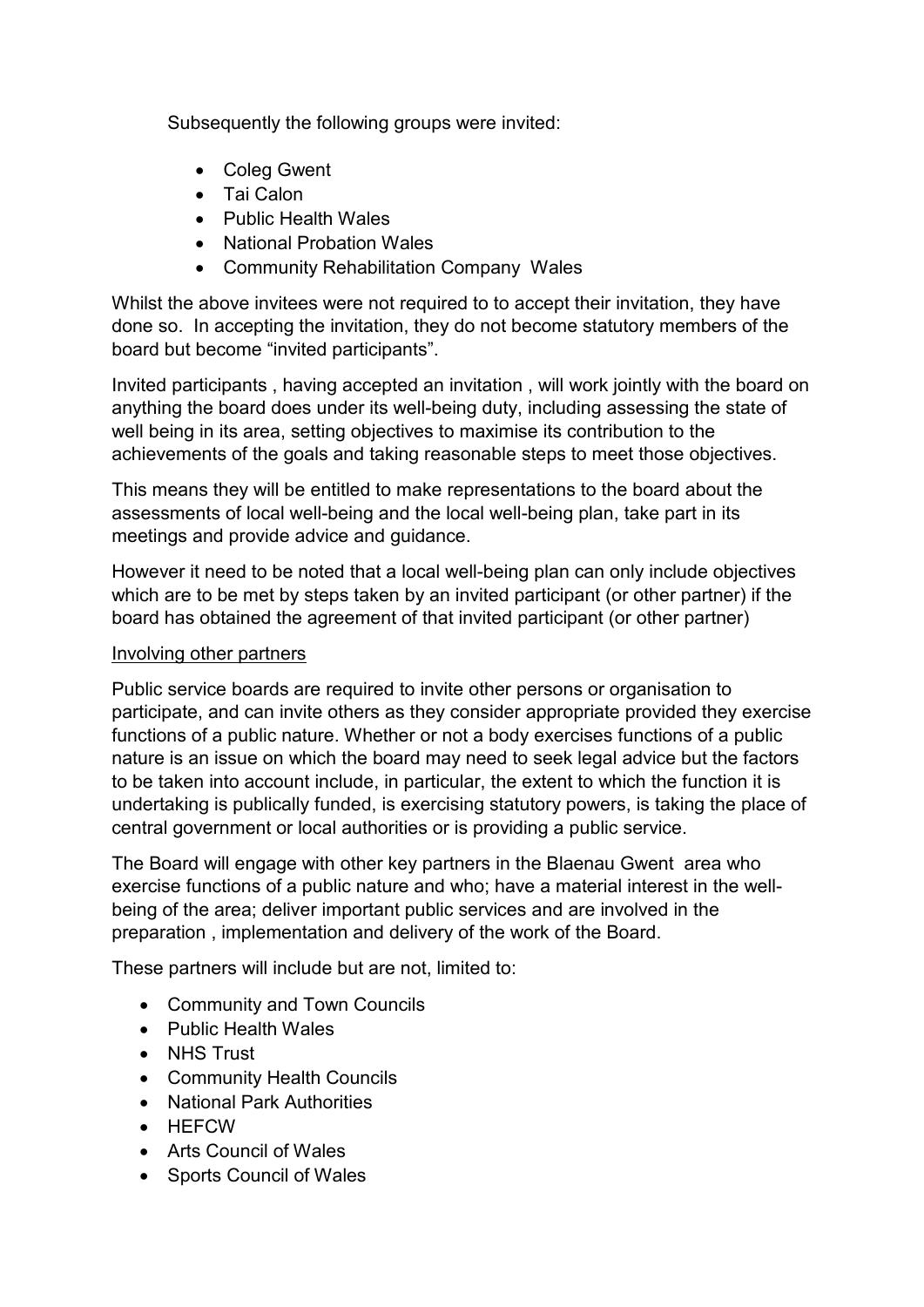- National Library of Wales
- National Museum of Wales

The Public Services Board can invite any of these partners to participate more fully in its activity as an invited participant.

The board will consider what over bodies it wishes to invite to participate in its work as invited participants and the manner in which it intends to involve them. The only condition is that invited participants must exercise functions of a public nature.

## **7. Procedure and schedule of meetings**

The first (mandatory) meeting of the Public Services Board will be held within 60 days of the Board being established (between 1 April and 30 May 2016). The Board will meet quarterly.

Each meeting will consider, but not be limited to the following agenda items:

- Welcome and apologies
- Declarations of interest
- Public Minutes of last meeting
- Progress on well-being objectives
- Forward work plan
- Risk issues
- Resources
- Communication

The Local Authority will chair the first meeting but members can then appoint another statutory member or an invited participant to chair.

The cycle of meetings ends when an ordinary election of councillors (all seats on the council are up for election or re-election) is imminent.

Agenda and supporting papers will be sent out to members 7 calendar days in advance of meetings. Draft minutes will be sent out to members within 14 calendar days following each meeting. Agenda's and minutes will be posted on the Public Services Board website when established and once they have been approved at subsequent meetings. Items will only be exempt or restricted when the wider public interest clearly demands and there is a legislative reason (e.g. contractual sensitivity or to protect individuals).

Any Board representative may request that an item be placed on the Agenda with the consent of the Chair providing it is done so 14 calendar days in advance of the meeting.

Welsh Language Standards will be applied to meetings in respect of agenda's and minutes. Language preferences of attendees will be sought as part of their engagement on the Board. Any person representing any Board member must also indicate language preference prior to the meeting.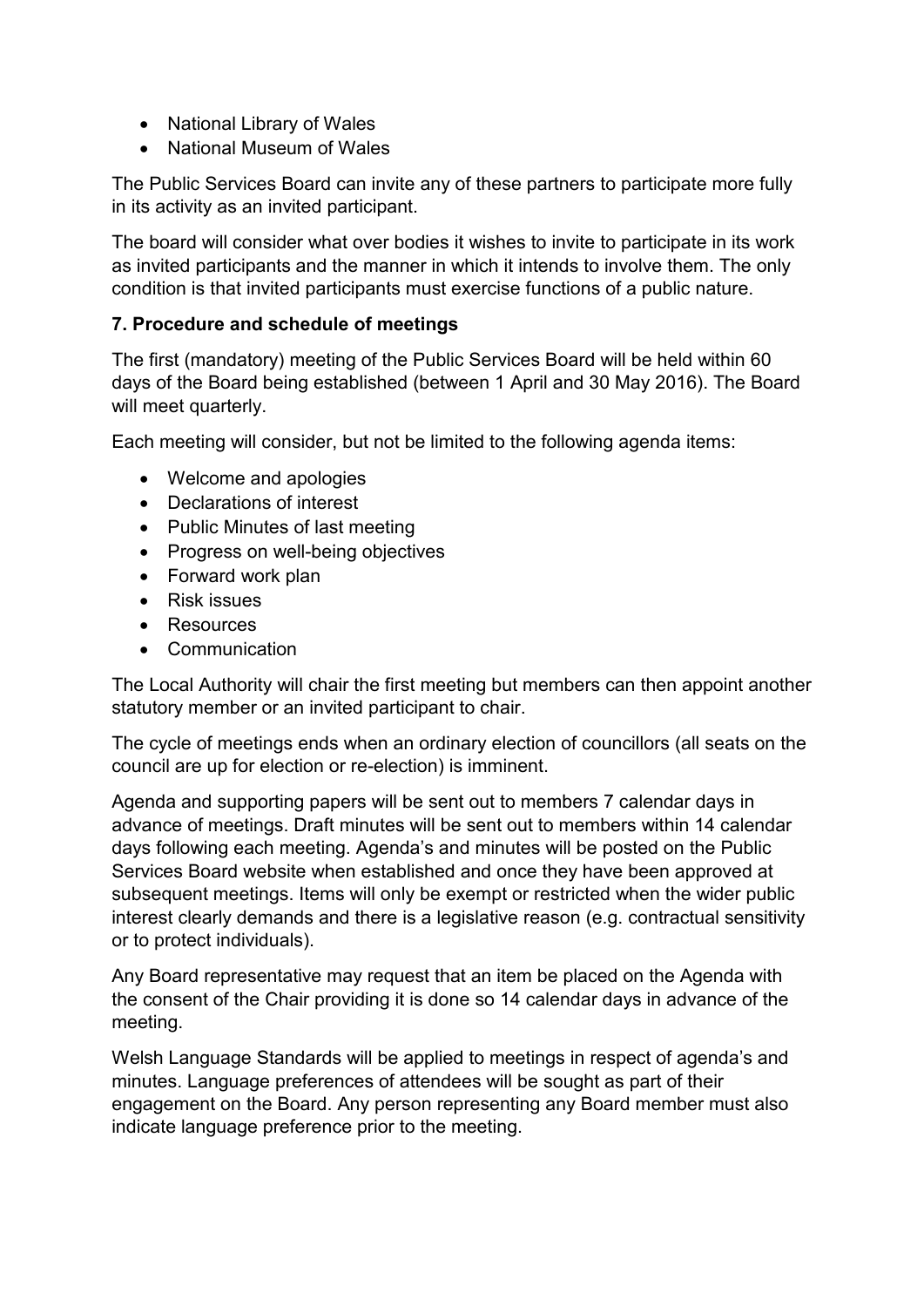## **8. Providing Information**

The Board can require statutory members and invited participants and other partners to provide information about any action they take that may contribute to achieving the well-being goals. However they are not required to provide information if;

- a) They consider it would be incompatible with their duties, or
- b) It they have an adverse effect on the exercise of their functions, or
- c) They were prohibited from providing it by law.

If a person decides not to provide information. The Board has requested it must provide the Board with written reasons for its decision.

## **9. Quorum / Decision Making**

The Board will be quorate providing all statutory members are present. It is expected that decisions and recommendations of the Public Service Board will be made by consensus. All statutory members that sit on the Board must be present for any decision to be valid. Competing or differing interests between statutory members should be reconciled before operational issues occur. Where differences are not reconciled, agreed independent mediation will be sought, with the partner organisations agreeing to accept the decision of the mediation process.

Where appropriate risk management and contracting arrangements will be formalised.

#### **10. Subgroups**

The Board is able to establish subgroups to support it in undertaking its roles and the board can authorise sub -groups to exercise a limited number of functions.

Each sub-group of a public services board must include at least one statutory member of the board, who can choose an appropriate representative to attend to contribute to the work of the sub group. The sub-group can also include any invited participant or other partner.

Sub-groups cannot:

- a) Invite persons to participate in the Boards activity
- b) Set, review or revise the boards local objectives
- c) Prepare or publish an assessment of well being
- d) Consult on an assessment of local well-being or to prepare a draft of an assessment for the purposes of consulting
- e) Prepare or publish a local well-being plan
- f) Consult on a local wellbeing plan or to prepare a draft of a local well-being plan for the purposes of consulting
- g) Review or amend a local well-being plan or to publish an amended local wellbeing plan
- h) Consult on an amendment to a local well-being plan
- i) Agree that the board merges or collaborates with another public services board.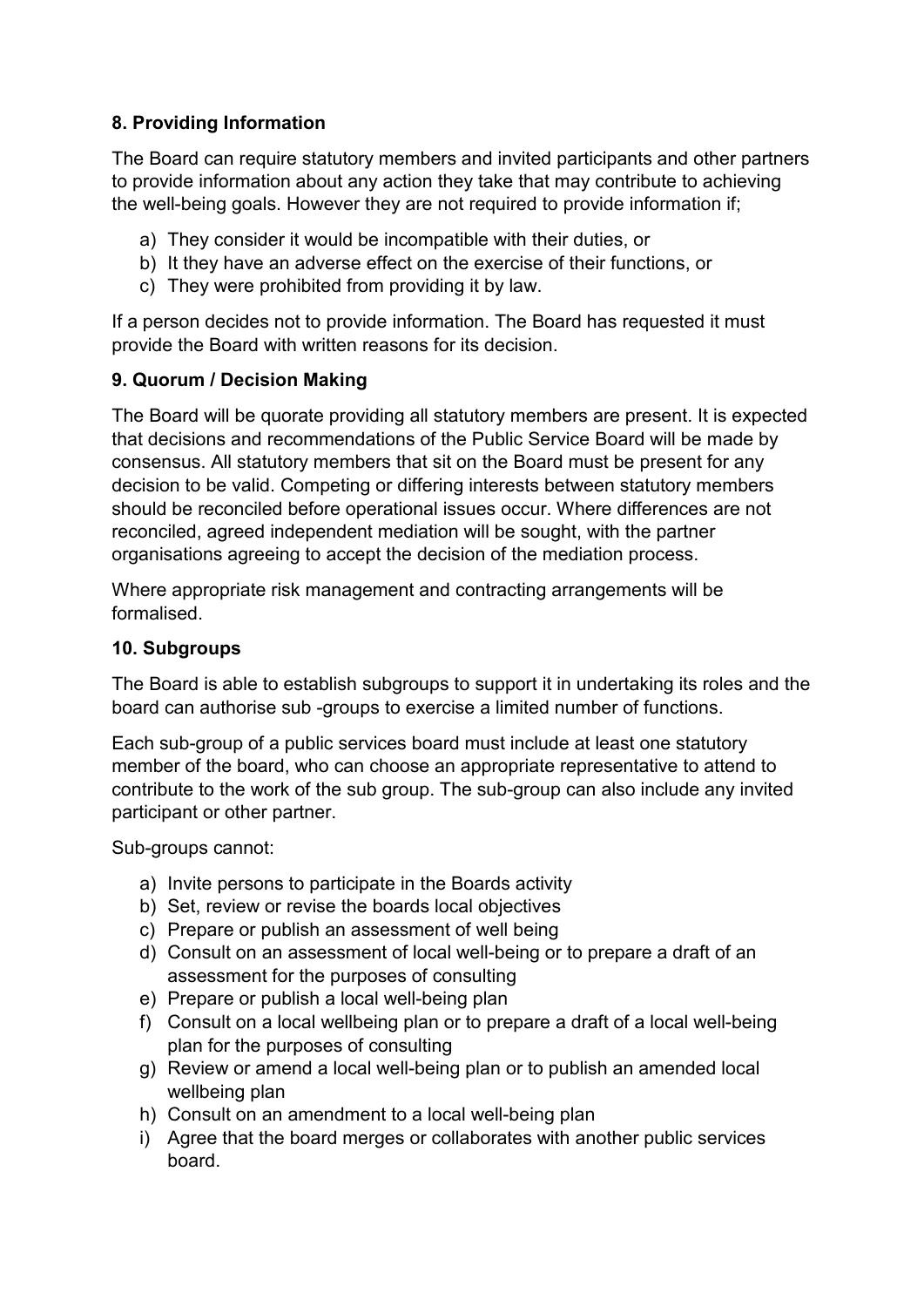The matters above require all statutory members to act jointly and must be taken by the Public Services Board itself.

Whilst the sub-groups cannot themselves be authorised to finalise and approve the assessment of local well-being, or the local well-being plan, it is expected that they will play an important role in researching and developing these products in draft.

Each sub- group will prepare terms of reference and the chair of the sub group will submit them to the Board for approval. In this respect, the Board will need to consider a review of the effectiveness of the current partnership framework and any changes needed to improve the delivery of outcomes against the well-being goals.

## **11. Resourcing the work of the Public Services Board**

Blaenau Gwent County Borough Council will make administrative support available to the Public Services Board. Administrative support will include:

- Ensuring the public services board is established and meets regularly
- Preparing the agenda and commissioning papers for meetings
- Inviting participants and managing attendance
- Work on the annual report
- Preparation of evidence for scrutiny.

However, it is for the Board to determine how it will resource the functions it has to undertake.

#### **12. Involvement and Engagement**

The Board's citizen focus means it will engage in a purposeful relationship with people and communities in Blaenau Gwent in all aspects of its work.

Interested parties can be invited to make presentations to the Board on any items that are being considered. The Board will need to take care however to ensure the propriety and impartiality of the Board's process and be alive to the risks of any perception arising that a particular group is being afforded excessive access to, or influence over the Board's deliberations.

The Board will take additional steps, outside of meetings, to ensure that the public voice is heard and helps to shape both the well-being assessment and well-being plan. This will include opportunities for people to raise and debate ideas through on line and offline engagement arrangements.

The Board will ensure its engagement plans adhere to the National Principles for Public Engagement in Wales.

As part of this engagement, process the Board will adopt the National Standards for Children and Young Peoples Participation.

People who are interested in improving the well-being of Blaenau Gwent citizens and communities will be given the opportunity to be involved through engagement events and the Partnership Framework.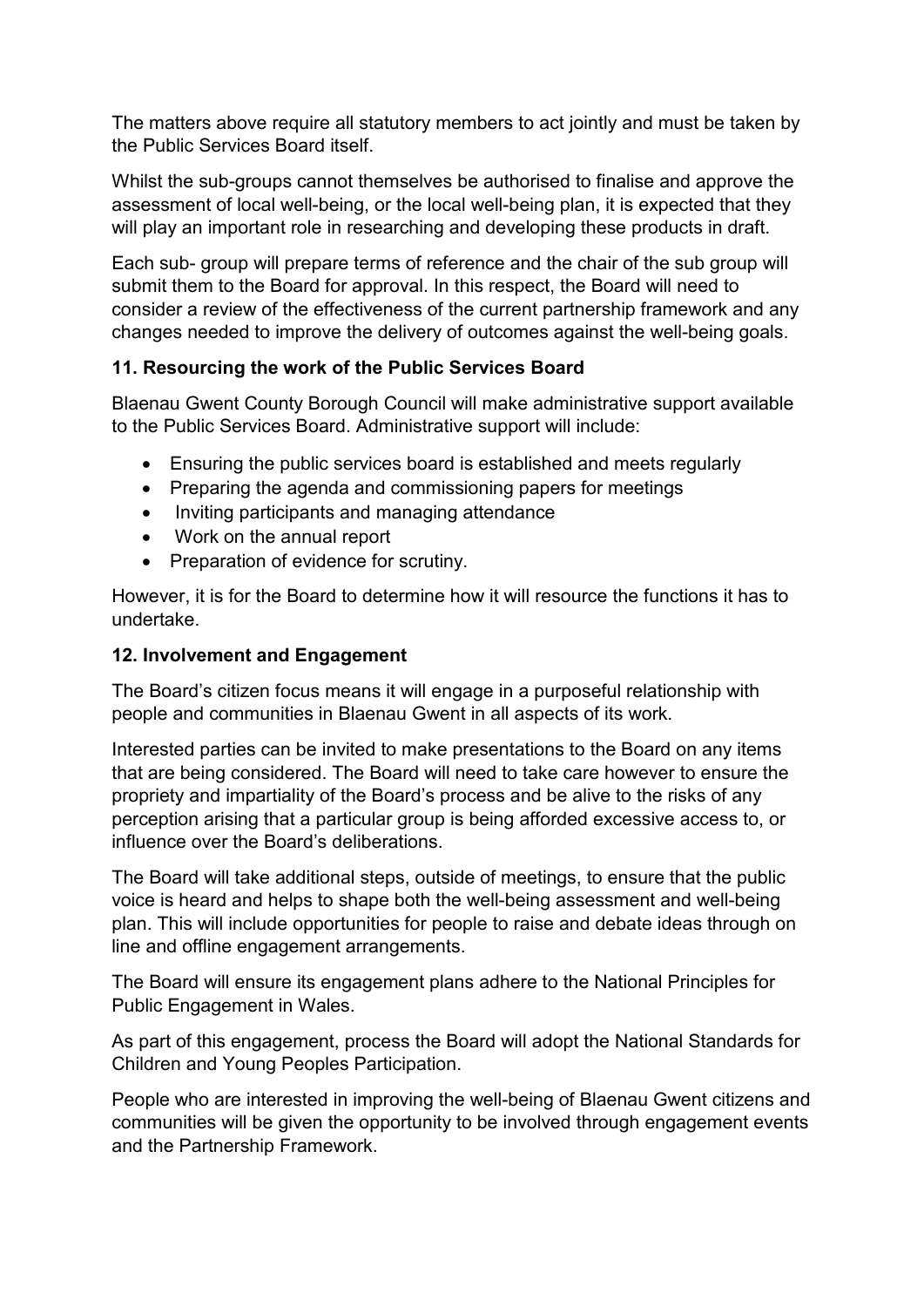## **13. Seeking the advice of the Future Generations Commissioner**

In drafting its local well-being plan, the Board must seek the advice of the Future Generations Commissioner for Wales on how to take steps to meet their local objectives in a manner consistent with the sustainable development principle.

The Commissioner will have up to 14 weeks in which to provide this advice and the board will need to factor this into their timescales for preparing the local well-being plan.

The Board must publish the Commissioner's advice at the same time as it publishes its local well-being plan.

The Board must also send a copy of its well-being plan to the Welsh Ministers, the Commissioner, the Auditor General for Wales and the Blaenau Gwent County Borough Council's scrutiny committee arrangements.

#### **14. Reporting on progress**

The Board must prepare and publish a report no later than 14 months after the publication of its first well-being plan. This should enable the Board to report on the full year's activity.

Subsequently an annual report will be published no later than one year after the publication of each previous report.

The report will set out the steps taken since the publication of the Board's most recent well-being plan to meet the objectives set out in the plan.

The report can also include any other information the Board thinks would be appropriate. Progress will be measured with reference to the national indicators and where they have been set the performance indicators and standards for Public Service Boards.

The Board must send a copy of each annual progress report published to the Welsh Ministers, the Commissioner, the Auditor General for Wales and the Blaenau Gwent County Borough Council's scrutiny committee arrangements.

#### **15. Performance Management**

The Board will ensure that it tracks the impact and outcomes of the well-being plan. The performance management arrangements will focus on clarity of outcome and not process.

#### **16. Scrutiny and accountability**

Local integrated planning will only be effective if members of the Public Services Board take responsibility themselves for securing improvement, with local democratic processes providing challenge and support.

Scrutiny of the Board will be undertaken through Blaenau Gwent County Borough Council's scrutiny committee arrangements (Scrutiny Committee), which will: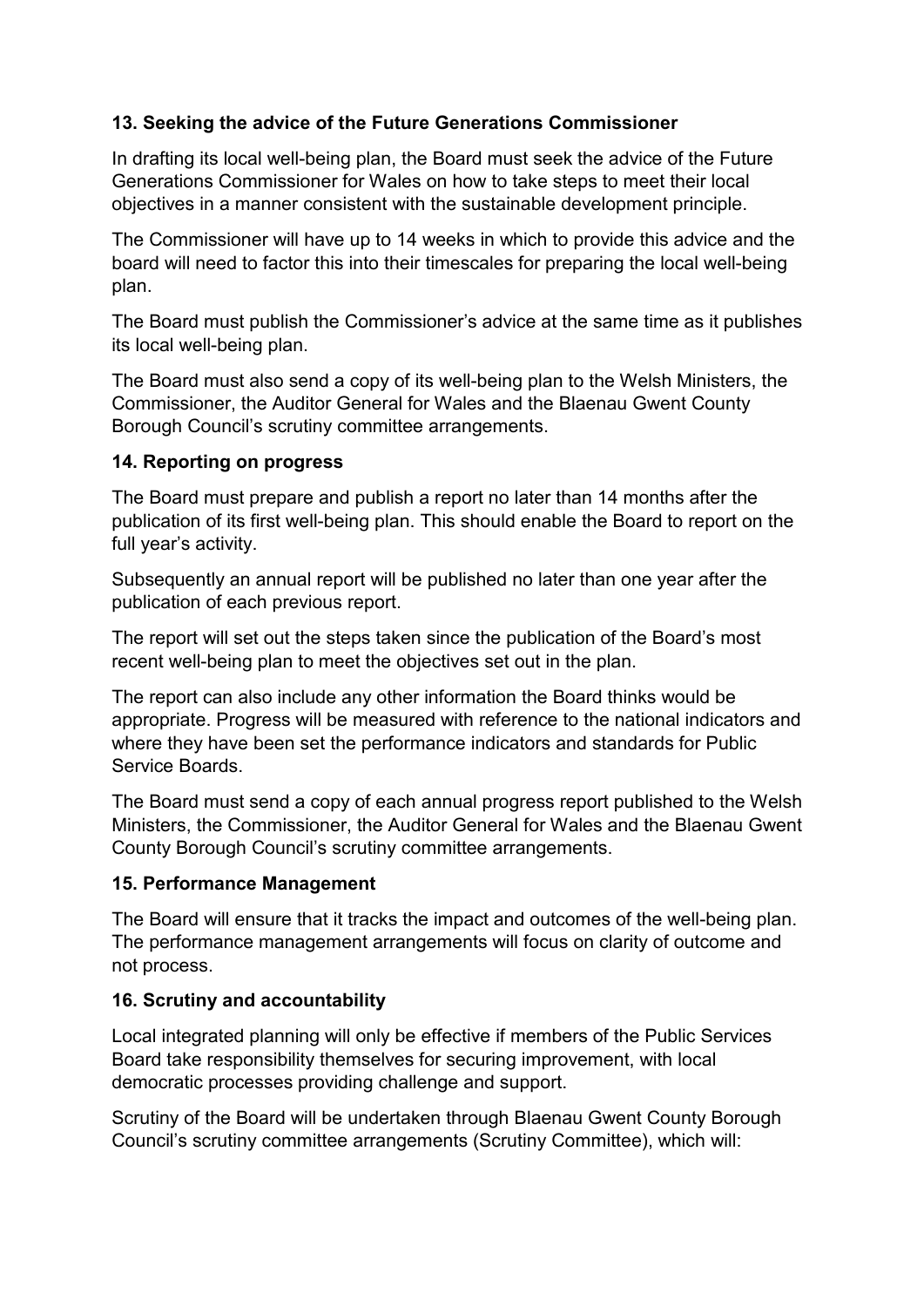- a) Review and scrutinise the decisions made or actions taken by the Public Services Board
- b) Review or scrutinise the board's governance arrangements;
- c) Make reports or recommendations to the Board regarding its functions or governance arrangements
- d) Consider matters relating to the Board as the Welsh Ministers may refer to it and report to the Welsh Ministers accordingly

To enable it to fulfil its scrutiny function the Scrutiny Committee will be provided with evidence in the form of:

- Draft assessment of local well-being
- Draft local well-being plan
- Copies of the final versions of both
- Annual reports

In addition, the Scrutiny Committee will be able to draw on the published advice provided to the Board by the Future Generations Commissioner for Wales.

The Scrutiny Committee can require any statutory member of the Board to give evidence, but only in respect of the exercise of joint functions conferred on them as a statutory member of the Board under the Act. This includes any person that has accepted an invitation to participate in the activity of the Board.

The Scrutiny Committee must send a copy of any report or recommendation it makes to the Welsh Ministers, the Commissioner and the Auditor General for Wales.

# **16. Role of Welsh Ministers / Commissioner and Auditor General for Wales**

Neither the Welsh Ministers nor the Commissioner has any role in approving assessments of local well-being plans. Local well-being plans are the plans of the Blaenau Gwent Public Service Boards members locally owned and subject to local scrutiny. The Welsh Ministers instead have a power to direct a Board to review its well-being plan; or to refer a plan to the local authority scrutiny committee if it is not considered sufficient. For example, due to an adverse report by the Future Generations Commissioner for Wales or a Ministerial concern that statutory duties are not being met. Similarly, the Auditor General for Wales has no role in examining public service boards, but may carry out examinations of public bodies. These examinations would be to assess the extent to which a body has acted in accordance with the sustainable development principle when setting objectives and taking steps to meet them.

#### **17. Merging and collaboration**

Two or more public services boards are able to merge of collaborate if it would assist them in contributing to the achievement of the well-being goals.

However, Boards may merge only if the same Local Health Board is a member of each board seeking to merge and no other Local Health Board is a member of any of those boards.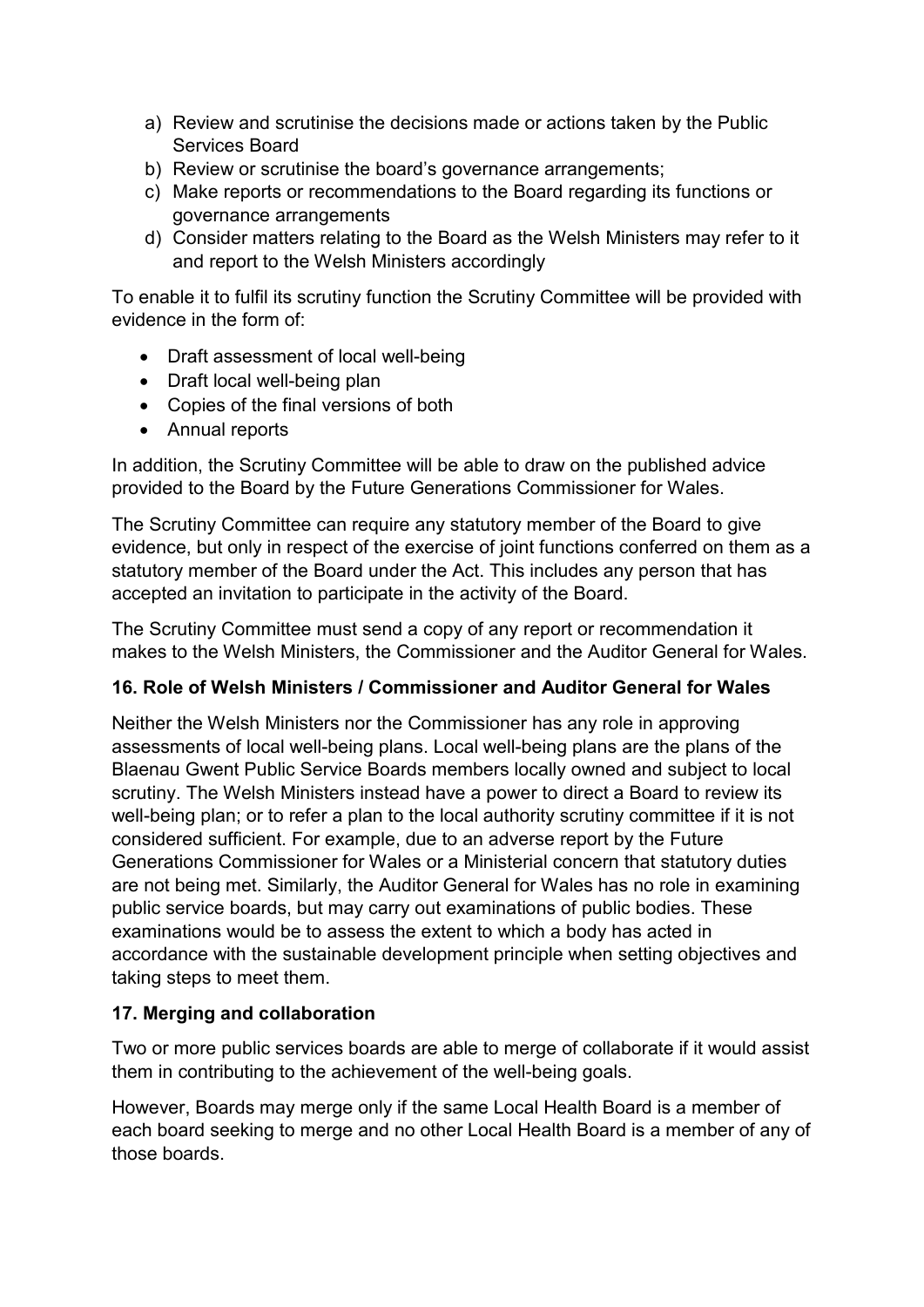A board collaborates if it:

- Co-operates with another board
- Facilitates the activities of another board
- Coordinates its activities with another board
- Exercises another boards functions on its behalf or
- Provides staff, goods, services or accommodation to another board.

Where boards have decided to merge or collaborate, a clear rational for reaching that determination should be formally documented and considered in the minutes of the board outlining how it considers the action would assist them in contributing to the achievement of the well-being goals.

#### **18. Communication Plan**

The Board will ensure that it develops implements and reviews an appropriate communication plan, which will:

- Outline the arrangements for the presentation of the Board agenda, minutes, paper and related outputs
- Communicate effectively with Public Service Board member workforces so that they have a good understanding of the role of the Board
- Provides clear information on progress against any adopted plans
- Consider its branding
- Create and maintain a public facing website

#### **19. Complaints**

All complaints about the operation of the Blaenau Gwent Public Services Board should be addressed to the Lead Director/Head of Paid Service of Blaenau Gwent County Borough Council. On receipt, complaints will be shared with all Board members to identify an appropriate process to handle the complaint, duly providing a report back to the Public Services Board.

#### **20. Finances and other resources**

Blaenau Gwent Public Services Board may raise and distribute funds (e.g. grants) but all monies will be held on behalf of the Board via Blaenau Gwent County Borough Council and the financial management and accountability of this organisation will be followed.

The resources required to implement any activities related to the achievement of the shared outcomes are the responsibility of the relevant partnerships and or partner organisations and not the Blaenau Gwent Public Services Board.